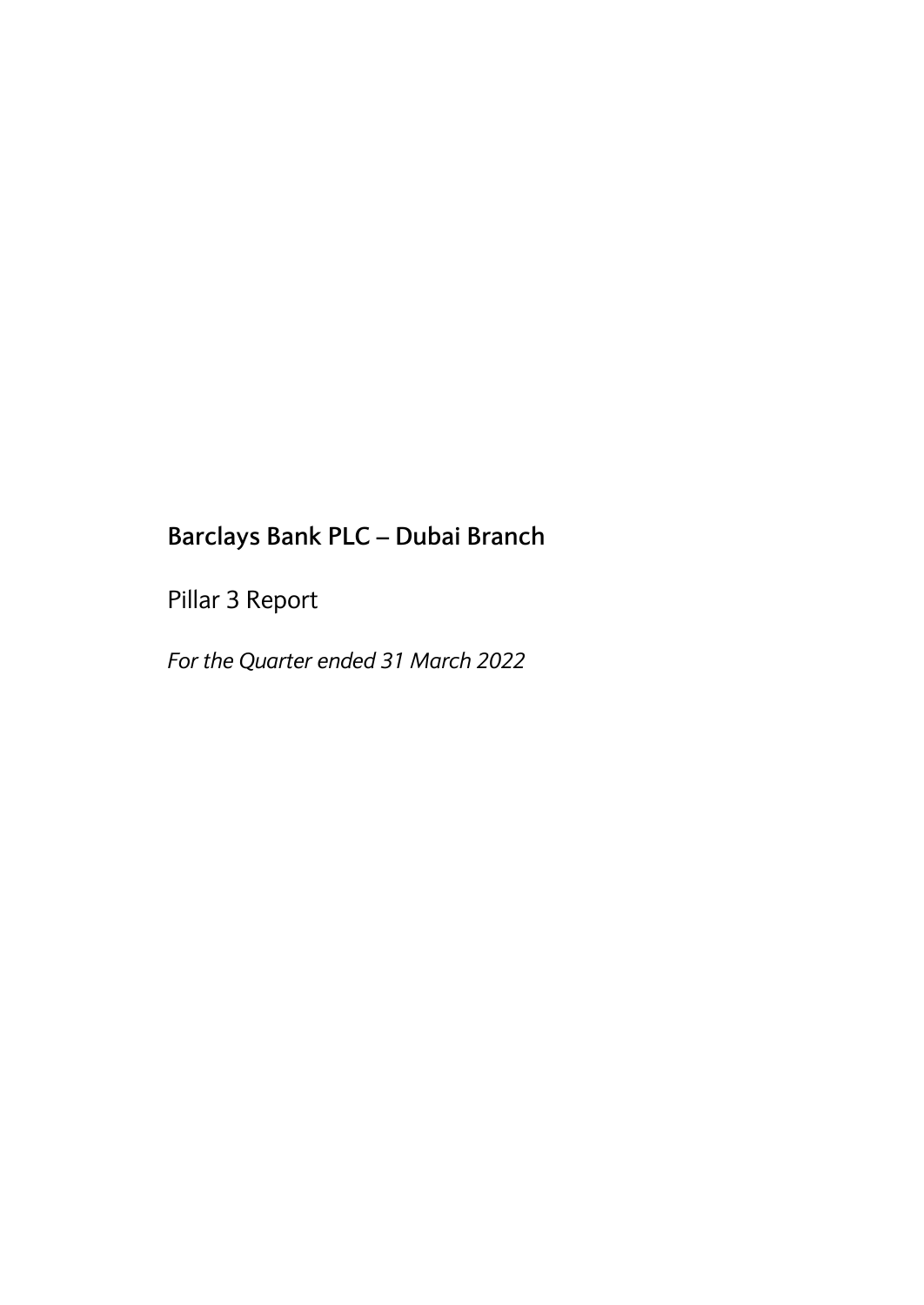# **Contents**

|   |                                                     | Page No. |
|---|-----------------------------------------------------|----------|
|   | Introduction                                        |          |
|   | 1.1 Background                                      |          |
|   | 1.2 Overview of Basel III requirements              |          |
| 2 | Overview of risk management and RWA                 |          |
|   | 2.1 Key Metrics (KM1)                               |          |
|   | 2.2 Overview of RWA (OV1)                           | 4        |
| 3 | Leverage Ratio                                      |          |
|   | 3.1 Leverage ratio common disclosure template (LR2) |          |
| 4 | Liquidity                                           |          |
|   | 4.1 Eligible Liquidity Asset Ratio (ELAR)           |          |
|   | 4.2 Advances to Stable Resources Ratio (ASRR)       | 8        |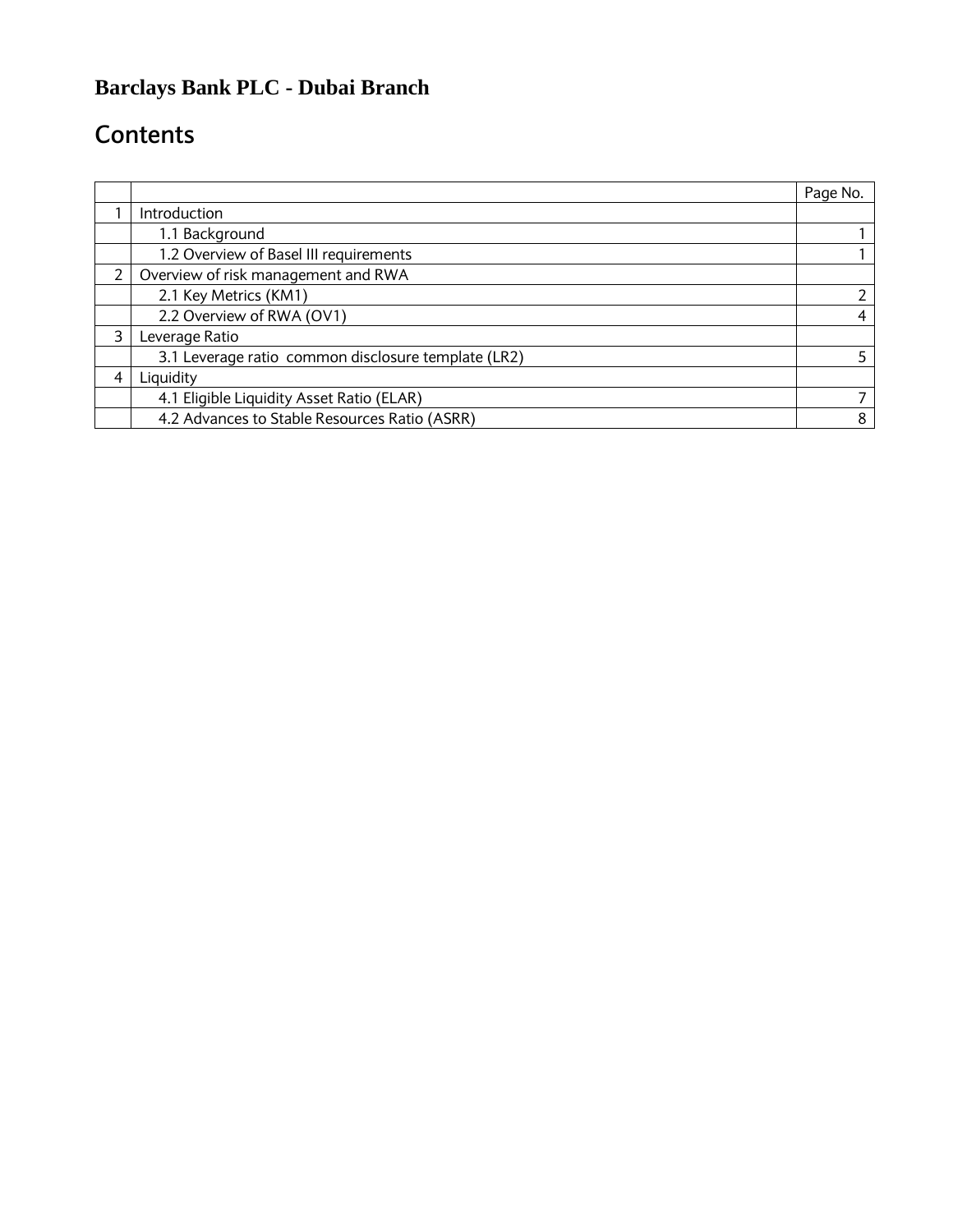# **1. Introduction**

#### **1.1 Background**

Barclays Bank UAE, incorporated in 1975 in the UAE, is a full branch of Barclays Bank PLC (the Group). The frameworks, policies, standards and procedures of Barclays Group are applied consistently across its operating businesses and subsidiaries, amended where necessary to ensure compliance with local regulatory requirements.

The BASEL III – Pillar 3 disclosures contained herein relate to Barclays Bank Plc, UAE (herein also referred to as the 'Bank') for the year ended 31st December , 2021. The Bank is required to comply with the Standards and Guidance re Capital Adequacy in the UAE as given in "Update of Standards and Guidance re Capital Adequacy in the UAE", Reference to Notice CBUAE/BSD/N/2020/4980 dated 12 November 2020.

Capital adequacy, liquidity, funding and remuneration related Pillar 3 disclosures are compiled in accordance with the UAE Central Bank regulations as given in "Update of Standards and Guidance re Capital Adequacy in the UAE", Reference to Notice CBUAE/BSD/N/2020/4980 dated 12 November 2020 and Explanatory notes issuance dated 30 November, 2021 (5508/2021), as applicable to foreign banks with total RWA of less than AED 5 billion.

#### **1.2 Overview of Basel III requirements**

The Basel III framework implemented in the Bank is made up of three pillars.

- Pillar 1: Minimum Capital Requirements This Pillar includes the calculation of RWAs for credit risk including counterparty credit risk, market risk and operational risk.
- Pillar 2: Supervisory Review and Evaluation Process (SREP) This Pillar covers the consideration of whether additional capital is required over and above the Pillar 1 risk calculations. A firm's own internal models and assessments support this process
- Pillar 3: Market Discipline This Pillar covers external communication of risk and capital information by banks as specified in the Basel rules to promote transparency and good risk management.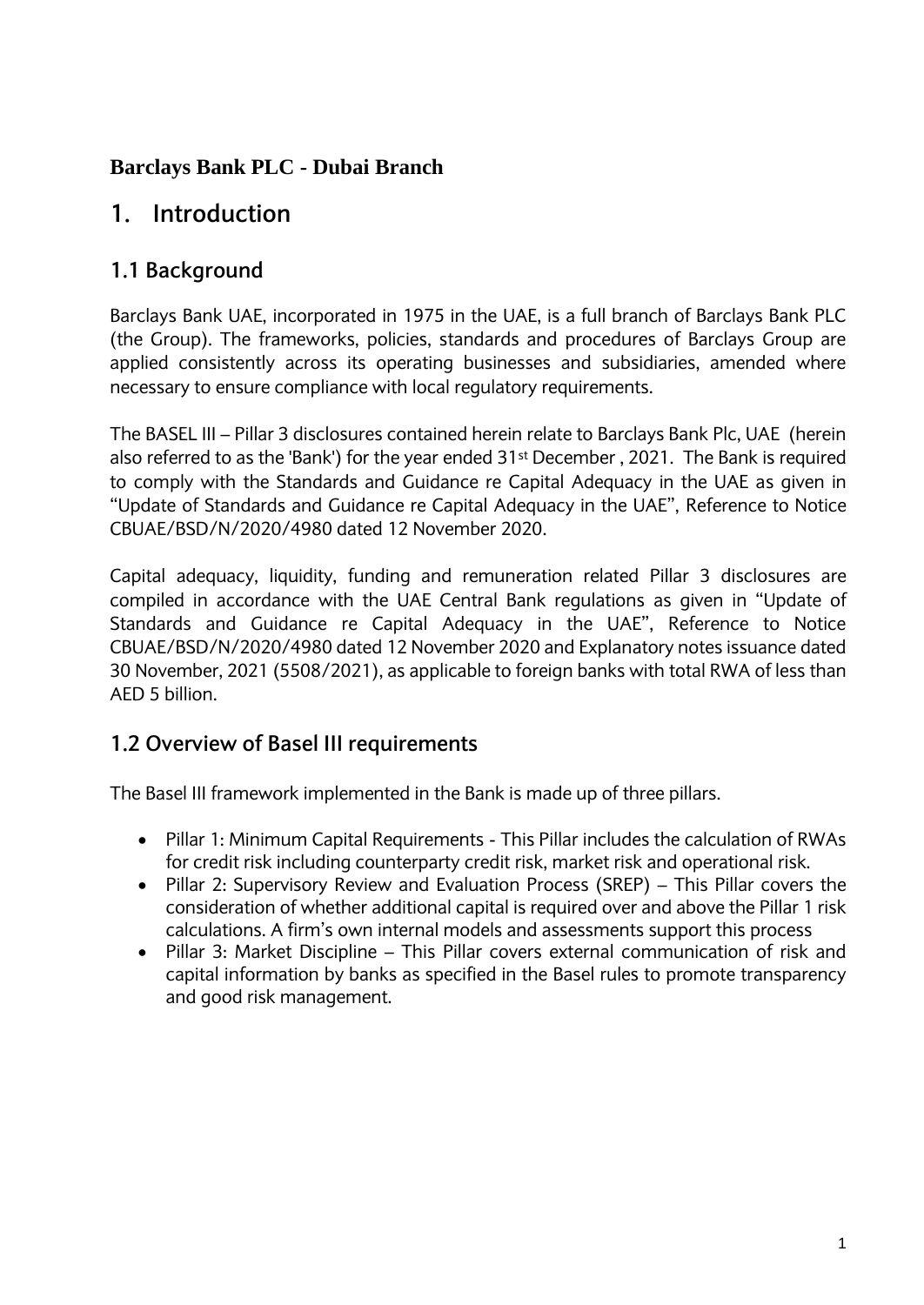# **2. Overview of risk management and RWA**

### **2.1 Key metrics (KM1)**

The objective of below table is to provide an overview of bank's prudential regulatory metrics, which covers the key prudential metrics related to regulatory capital, leverage ratio and liquidity standards. Accordingly, the Bank has disclosed all applicable metric values using the standards specified for the reporting period.

|                 |                                                                      | 31-Mar-22 | 31-Dec-21 |
|-----------------|----------------------------------------------------------------------|-----------|-----------|
| SI              |                                                                      |           |           |
| No.             | Available capital (amounts)                                          | AED (000) | AED (000) |
| 1               | Common Equity Tier 1 (CET1)                                          | 2,178,969 | 2,160,496 |
| 1a              | Fully loaded ECL accounting model                                    | 2,178,969 | 2,160,496 |
| $\overline{2}$  | Tier 1                                                               | 2,178,969 | 2,160,496 |
| 2a              | Fully loaded ECL accounting model Tier 1                             | 2,178,969 | 2,160,496 |
| 3               | Total capital                                                        | 2,222,352 | 2,197,711 |
| 3a              | Fully loaded ECL accounting model total capital                      | 2,222,352 | 2,197,711 |
|                 | Risk-weighted assets (amounts)                                       |           |           |
| $\overline{4}$  | Total risk-weighted assets (RWA)                                     | 3,680,370 | 3,228,712 |
|                 | Risk-based capital ratios as a percentage of RWA                     |           |           |
| 5               | Common Equity Tier 1 ratio (%)                                       | 59.21%    | 66.92%    |
| 5a              | Fully loaded ECL accounting model CET1 (%)                           | 59.21%    | 66.92%    |
| 6               | Tier 1 ratio (%)                                                     | 59.21%    | 66.92%    |
| 6а              | Fully loaded ECL accounting model Tier 1 ratio (%)                   | 59.21%    | 66.92%    |
| $\overline{7}$  | Total capital ratio (%)                                              | 60.38%    | 68.07%    |
| 7a              | Fully loaded ECL accounting model total capital ratio (%)            | 60.38%    | 68.07%    |
|                 | Additional CET1 buffer requirements as a percentage of RWA           |           |           |
| $\bf 8$         | Capital conservation buffer requirement (2.5% from 2019) (%)         | 2.50%     | 2.50%     |
| 9               | Countercyclical buffer requirement (%)                               |           |           |
| 10              | Bank D-SIB additional requirements (%)                               |           |           |
|                 | Total of bank CET1 specific buffer requirements (%) (row 8 + row 9+  |           |           |
| 11              | row 10)                                                              | 2.50%     | 2.50%     |
|                 | CET1 available after meeting the bank's minimum capital requirements |           |           |
| 12              | (% )                                                                 | 49.88%    | 57.57%    |
|                 | Leverage Ratio                                                       |           |           |
| 13              | Total leverage ratio measure                                         | 9,107,461 | 8,644,644 |
| 14              | Leverage ratio (%) (row 2/row 13)                                    | 23.93%    | 24.99%    |
| 14a             | Fully loaded ECL accounting model leverage ratio (%) (row 2A/row 13) | 23.93%    | 24.99%    |
|                 | Leverage ratio (%) (excluding the impact of any                      |           |           |
| 14 <sub>b</sub> | applicable temporary exemption of central bank reserves)             | 23.93%    | 24.99%    |
|                 | <b>Liquidity Coverage Ratio</b>                                      |           |           |
| 15              | <b>Total HQLA</b>                                                    | N.A.      | N.A.      |
| 16              | Total net cash outflow                                               | N.A.      | N.A.      |
| 17              | LCR ratio (%)                                                        | N.A.      | N.A.      |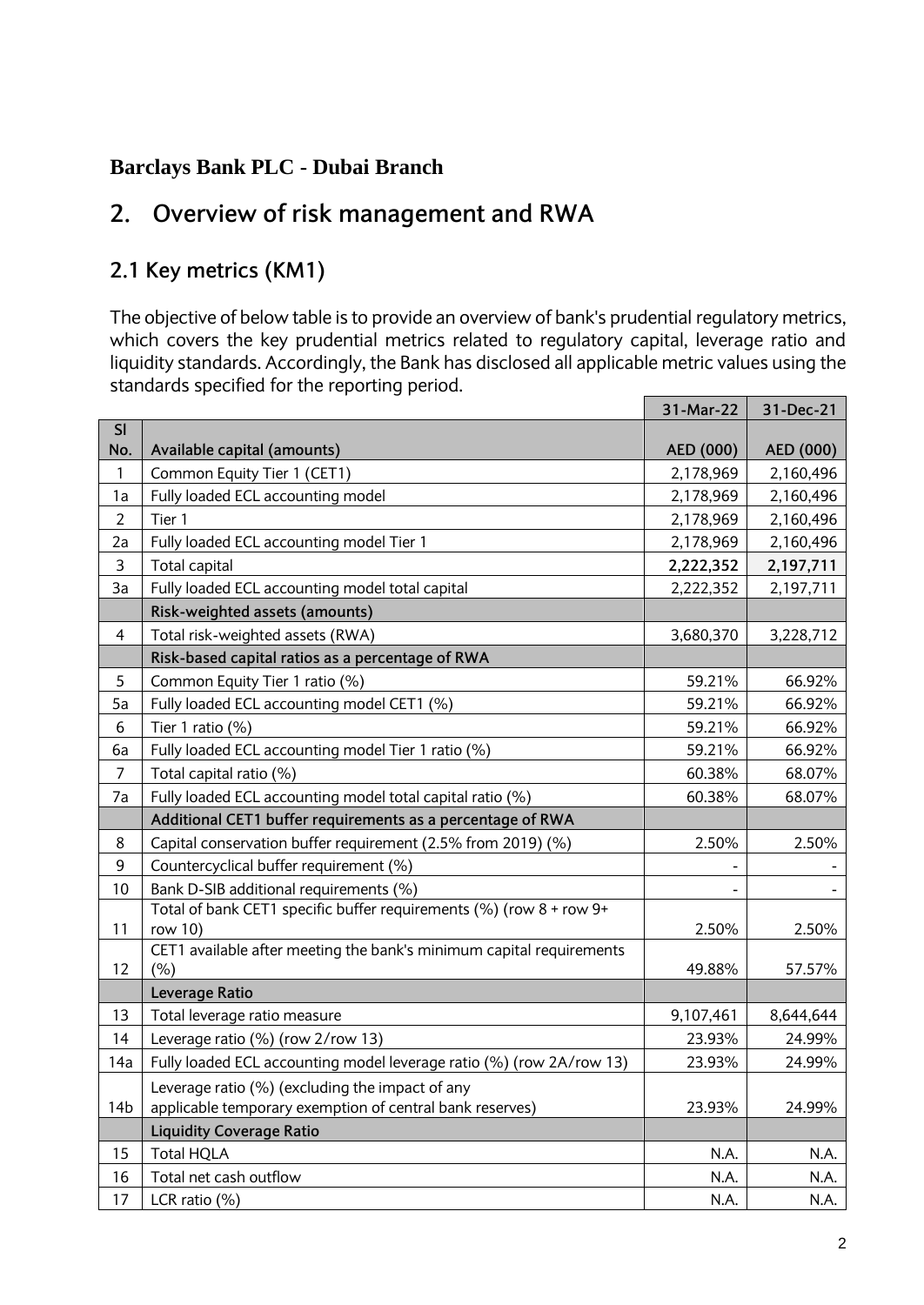# **2. Overview of risk management and RWA** (continued)

# **2.1 Key metrics (KM1)** (continued)

|    | <b>Net Stable Funding Ratio</b>         |           |           |
|----|-----------------------------------------|-----------|-----------|
| 18 | Total available stable funding          | N.A.      | N.A.      |
| 19 | Total required stable funding           | N.A.      | N.A.      |
| 20 | NSFR ratio (%)                          | N.A.      | N.A.      |
|    | <b>ELAR</b>                             |           |           |
| 21 | Total HQLA                              | 2,939,550 | 3,053,379 |
| 22 | Total liabilities                       | 5,134,673 | 4,379,978 |
| 23 | Eligible Liquid Assets Ratio (ELAR) (%) | 57.25%    | 69.71%    |
|    | <b>ASRR</b>                             |           |           |
| 24 | Total available stable funding          | 5,302,686 | 5,035,344 |
| 25 | <b>Total Advances</b>                   | 3,515,541 | 2,824,859 |
| 26 | Advances to Stable Resources Ratio (%)  | 66.30%    | 56.10%    |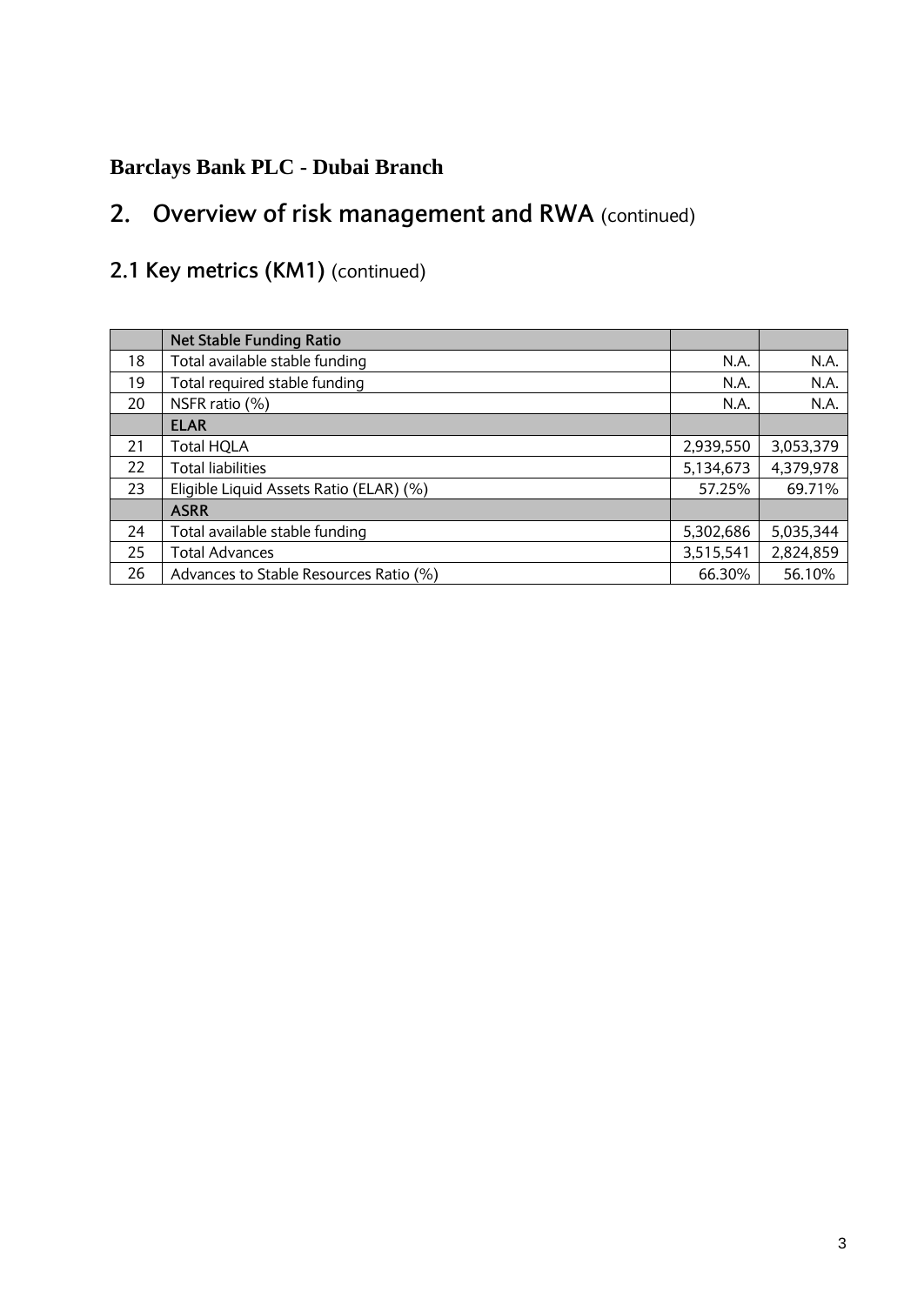# **2.2 Overview of RWA (OV1)**

The purpose of this metrics is to provide an overview of total risk weighted assets.

|                  |                                                          |            |                | Minimum                  |
|------------------|----------------------------------------------------------|------------|----------------|--------------------------|
|                  |                                                          | <b>RWA</b> |                | Capital                  |
|                  |                                                          |            |                | Requirement              |
|                  |                                                          | 31-Mar-22  | 31-Dec-21      | 31-Mar-22                |
|                  |                                                          | AED (000)  | AED (000)      | AED (000)                |
| 1                | Credit risk (excluding counterparty credit risk)         | 3,469,913  | 2,976,539      | 364,341                  |
| $\overline{2}$   | Of which: standardised approach (SA)                     | 3,469,913  | 2,976,539      | 364,341                  |
|                  |                                                          |            |                |                          |
| $\mathsf 3$      |                                                          |            |                |                          |
| $\overline{4}$   |                                                          |            |                |                          |
|                  |                                                          |            |                |                          |
| 5                |                                                          |            |                |                          |
| 6                | Counterparty credit risk (CCR)                           | 762        | 645            | 80                       |
|                  | Of which: standardised approach for counterparty credit  |            |                |                          |
| 7                | risk                                                     | 762        | 645            | 80                       |
| 8                |                                                          |            |                |                          |
| $\boldsymbol{9}$ |                                                          |            |                |                          |
| 10               |                                                          |            |                |                          |
| 11               |                                                          |            |                |                          |
| 12               | Equity investments in funds - look-through approach      |            |                |                          |
| 13               | Equity investments in funds - mandate-based approach     |            | ٠              |                          |
| 14               | Equity investments in funds - fall-back approach         |            |                |                          |
| 15               | Settlement risk                                          |            | $\blacksquare$ |                          |
| 16               | Securitisation exposures in the banking book             |            |                | $\overline{\phantom{a}}$ |
|                  |                                                          |            |                |                          |
| 17               |                                                          |            |                |                          |
|                  | Of which: securitisation external ratings-based approach |            |                |                          |
| 18               | (SEC-ERBA)                                               |            |                |                          |
| 19               | Of which: securitisation standardised approach (SEC-SA)  |            |                |                          |
| 20               | Market risk                                              | 1,112      | 1,270          | 117                      |
| 21               | Of which: standardised approach (SA)                     | 1,112      | 1,270          | 117                      |
| 22               |                                                          |            |                |                          |
| 23               | Operational risk                                         | 208,584    | 250,258        | 21,901                   |
|                  |                                                          |            |                |                          |
| 24               |                                                          |            |                |                          |
| 25               |                                                          |            |                |                          |
| 26               | Total (1+6+10+11+12+13+14+15+16+20+23)                   | 3,680,371  | 3,228,712      | 386,439                  |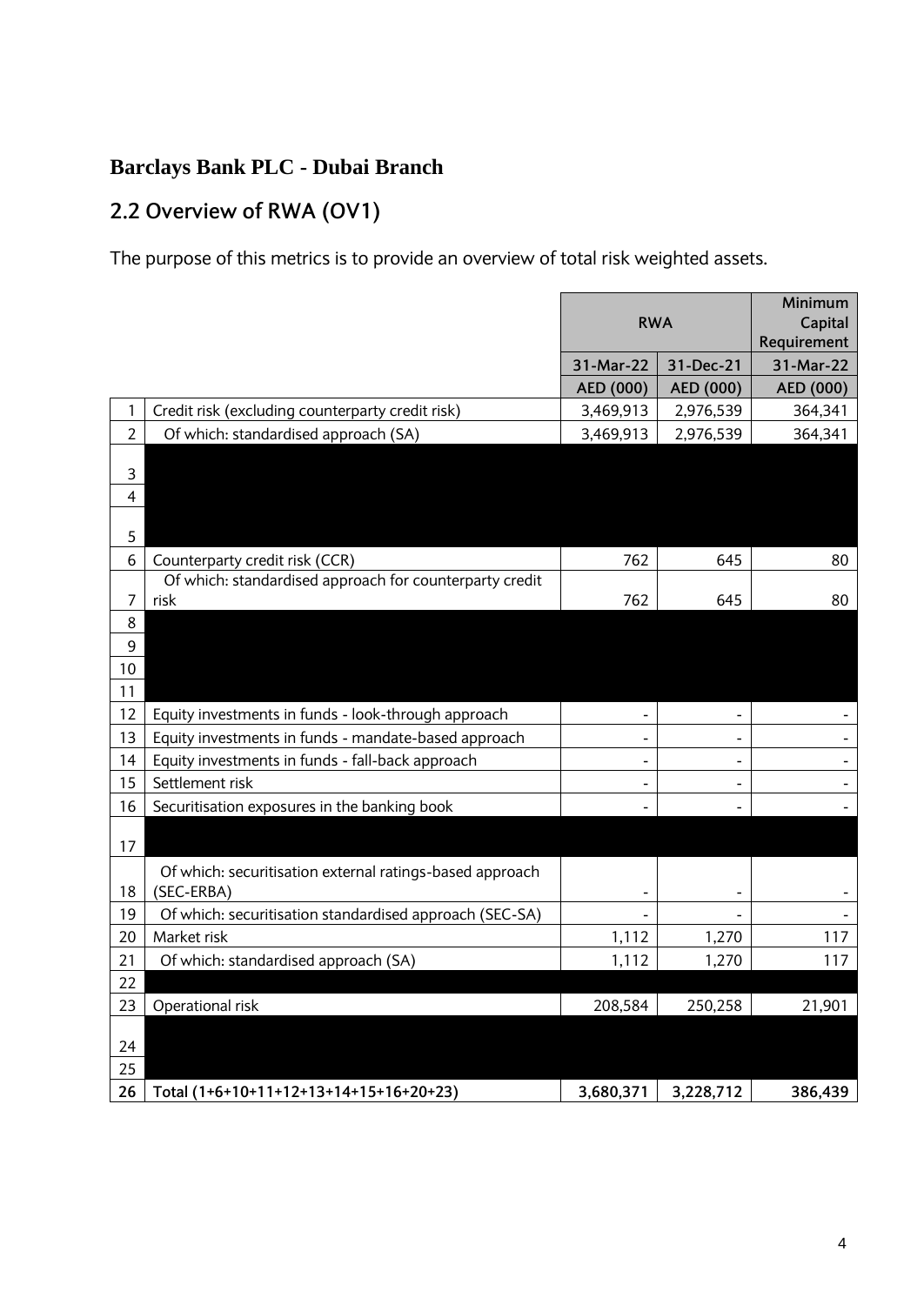# **3. Leverage ratio**

### **3.1 Leverage ratio common disclosure template (LR2)**

This template provides a detailed breakdown of the components of the leverage ratio denominator, as well as information on the actual leverage ratio, minimum requirements and buffers.

|                |                                                                                                     | 31-Mar-22 | 31-Dec-21 |
|----------------|-----------------------------------------------------------------------------------------------------|-----------|-----------|
|                | On-balance sheet exposures                                                                          | AED (000) | AED (000) |
| 1              | On-balance sheet exposures (excluding derivatives and securities                                    |           |           |
|                | financing transactions (SFTs), but including collateral)                                            | 8,048,048 | 7,379,770 |
| $\overline{2}$ | Gross-up for derivatives collateral provided where deducted from balance                            |           |           |
|                | sheet assets pursuant to the operative accounting framework                                         |           |           |
| $\overline{3}$ | (Deductions of receivable assets for cash variation margin provided in<br>derivatives transactions) |           |           |
|                | (Adjustment for securities received under securities financing transactions                         |           |           |
| $\overline{4}$ | that are recognised as an asset)                                                                    |           |           |
| 5              | (Specific and general provisions associated with on-balance sheet                                   |           |           |
|                | exposures that are deducted from Tier 1 capital)                                                    |           |           |
| 6              | (Asset amounts deducted in determining Tier 1 capital)                                              |           |           |
| 7              | Total on-balance sheet exposures (excluding derivatives and SFTs)                                   |           |           |
|                | (sum of rows 1 to 6)                                                                                | 8,048,048 | 7,379,770 |
|                | <b>Derivative exposures</b>                                                                         |           |           |
|                | Replacement cost associated with all derivatives transactions (where                                |           |           |
| 8              | applicable net of eligible cash variation margin and/or with bilateral                              |           |           |
|                | netting)                                                                                            | 0.58      | 0.38      |
| 9              | Add-on amounts for PFE associated with all derivatives transactions                                 | 1,888.40  | 1,468.32  |
| 10             | (Exempted CCP leg of client-cleared trade exposures)                                                |           |           |
| 11             | Adjusted effective notional amount of written credit derivatives                                    |           |           |
| 12             | (Adjusted effective notional offsets and add-on deductions for written                              |           |           |
|                | credit derivatives)                                                                                 |           |           |
| 13             | Total derivative exposures (sum of rows 8 to 12)                                                    | 1,888.98  | 1,468.70  |
|                | <b>Securities financing transactions</b>                                                            |           |           |
| 14             | Gross SFT assets (with no recognition of netting), after adjusting for sale                         |           |           |
|                | accounting transactions                                                                             |           |           |
| 15             | (Netted amounts of cash payables and cash receivables of gross SFT                                  |           |           |
|                | assets)                                                                                             |           |           |
| 16             | CCR exposure for SFT assets                                                                         |           |           |
| 17             | Agent transaction exposures                                                                         |           |           |
| 18             | Total securities financing transaction exposures (sum of rows 14 to 17)                             |           |           |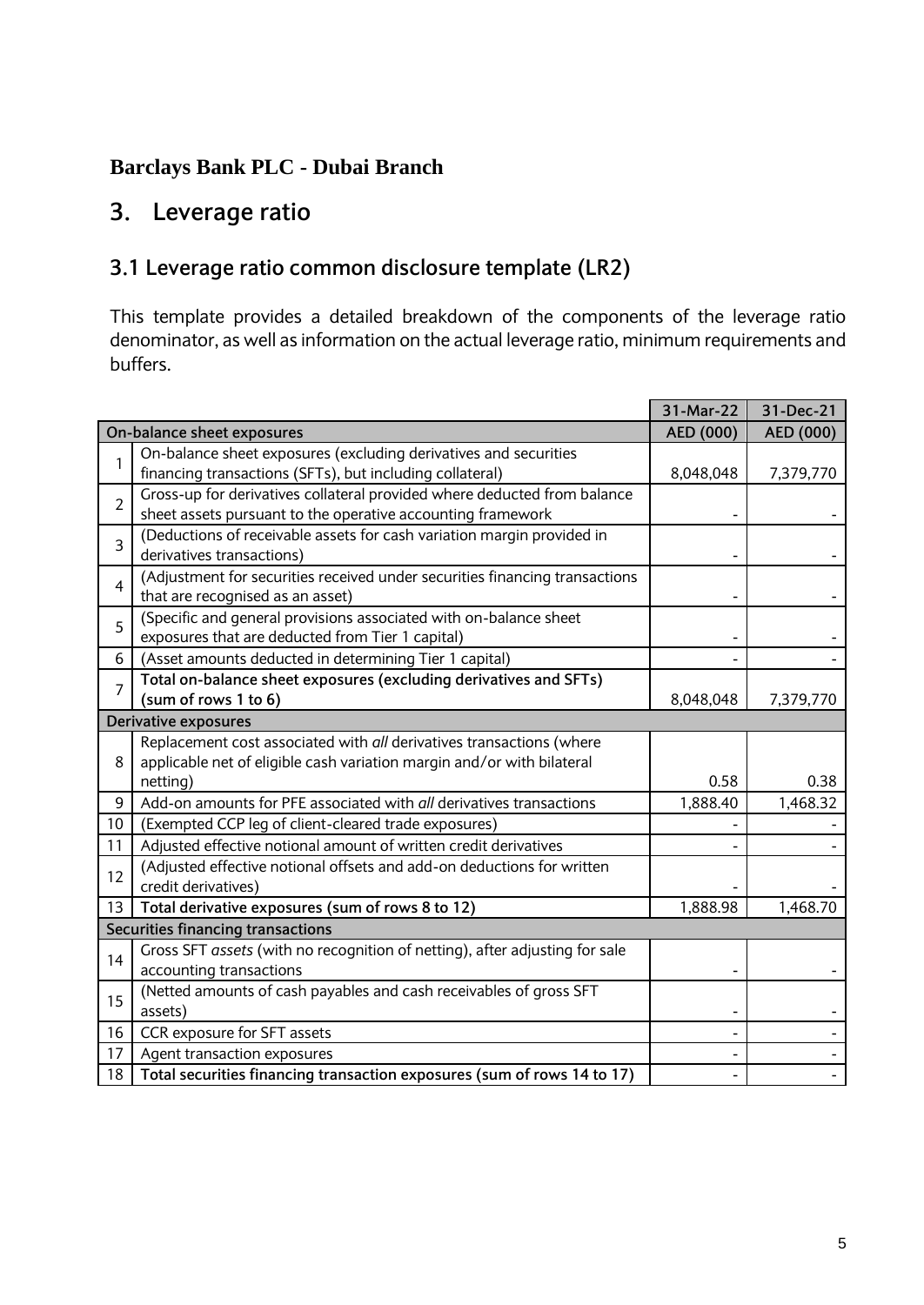# **3. Leverage ratio** (continued)

# **3.1 Leverage ratio common disclosure template (LR2)** (continued)

|                                   |                                                                                                                         |              | 31-Dec-21    |
|-----------------------------------|-------------------------------------------------------------------------------------------------------------------------|--------------|--------------|
| Other off-balance sheet exposures |                                                                                                                         |              | AED (000)    |
| 19                                | Off-balance sheet exposure at gross notional amount                                                                     | 5,479,557    | 4,834,398    |
| 20                                | (Adjustments for conversion to credit equivalent amounts)                                                               | $-4,422,033$ | $-3,570,993$ |
| 21                                | (Specific and general provisions associated with off-balance sheet<br>exposures deducted in determining Tier 1 capital) |              |              |
| 22                                | Off-balance sheet items (sum of rows 19 to 21)                                                                          | 1,057,524    | 1,263,405    |
|                                   | <b>Capital and total exposures</b>                                                                                      |              |              |
| 23                                | Tier 1 capital                                                                                                          | 2,178,969    | 2,160,496    |
| 24                                | Total exposures (sum of rows 7, 13, 18 and 22)                                                                          | 9,107,461    | 8,644,644    |
| Leverage ratio                    |                                                                                                                         |              |              |
| 25                                | Leverage ratio (including the impact of any applicable temporary<br>exemption of central bank reserves)                 | 23.93%       | 24.99%       |
| 25a                               | Leverage ratio (excluding the impact of any applicable temporary                                                        |              |              |
|                                   | exemption of central bank reserves)                                                                                     | 23.93%       | 24.99%       |
| 26                                | CBUAE minimum leverage ratio requirement                                                                                | 3.00%        | 3.00%        |
| 27                                | Applicable leverage buffers                                                                                             | 3.00%        | 3.00%        |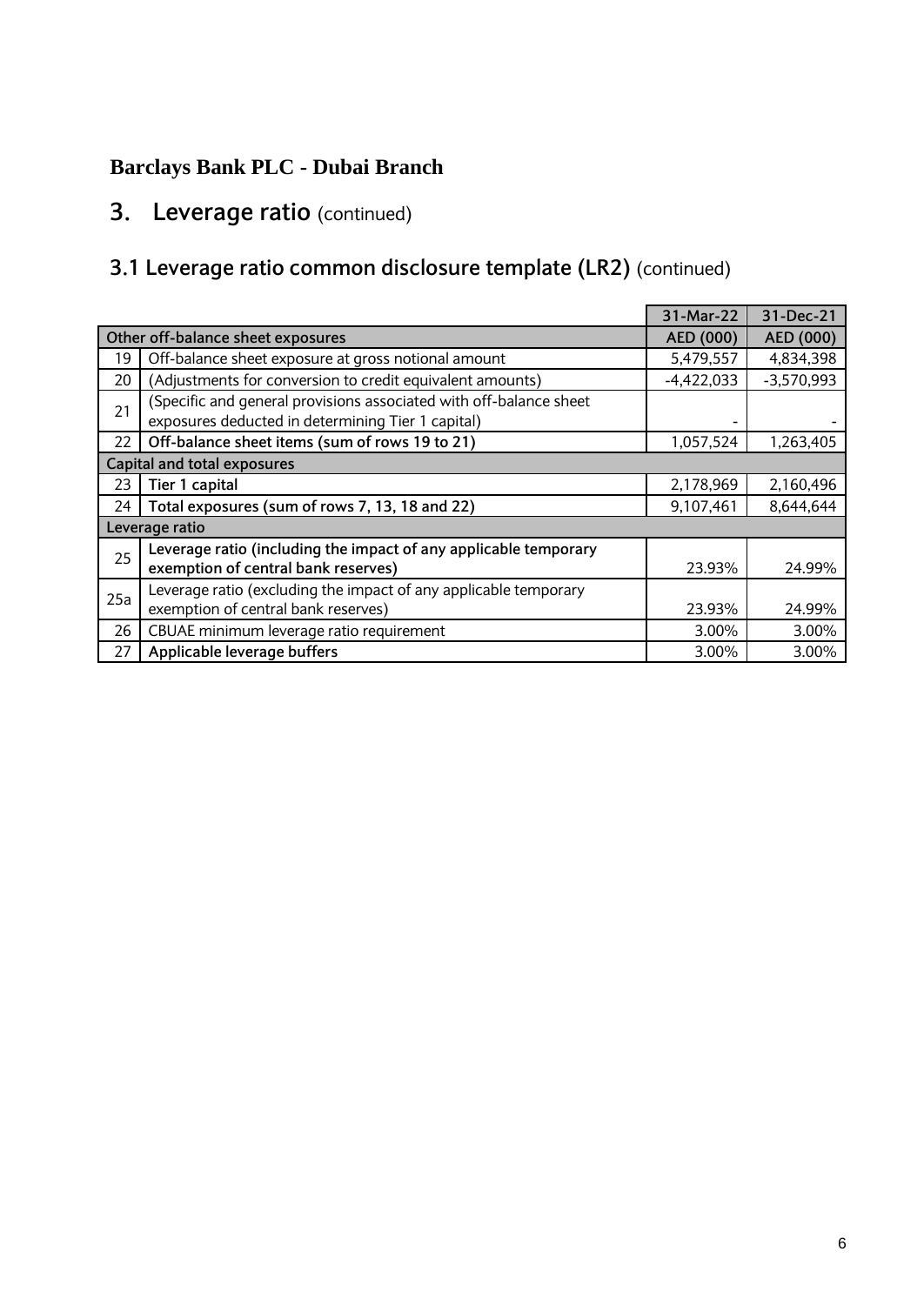# **4. Liquidity**

# **4.1 Eligible Liquid Assets Ratio (ELAR)**

#### **Quantitative disclosures**

This template presents the breakdown of a bank's available high-quality liquid assets (HQLA), as measured and defined according to the CBUAE Liquidity Regulations.

|     | <b>High Quality Liquid Assets</b>                     | Nominal amount<br>AED (000) | <b>Eligible Liquid Asset</b><br>AED (000) |
|-----|-------------------------------------------------------|-----------------------------|-------------------------------------------|
| 1.1 | Physical cash in hand at the bank + balances with the |                             |                                           |
|     | <b>CBUAE</b>                                          | 2,939,550                   |                                           |
| 1.2 | <b>UAE Federal Government Bonds and Sukuks</b>        |                             |                                           |
|     | Sub Total (1.1 to 1.2)                                | 2,939,550                   | 2,939,550                                 |
| 1.3 | UAE local governments publicly traded debt            |                             |                                           |
|     | securities                                            |                             |                                           |
| 1.4 | UAE Public sector publicly traded debt securities     |                             |                                           |
|     | Sub total (1.3 to 1.4)                                | $\Omega$                    | 0                                         |
| 1.5 | Foreign Sovereign debt instruments or instruments     |                             |                                           |
|     | issued by their respective central banks              |                             | $\Omega$                                  |
| 1.6 | Total                                                 | 2,939,550                   | 2,939,550                                 |
| 2   | <b>Total liabilities</b>                              |                             | 5,134,673                                 |
| 3   | Eligible Liquid Assets Ratio (ELAR)                   |                             | 57.25%                                    |